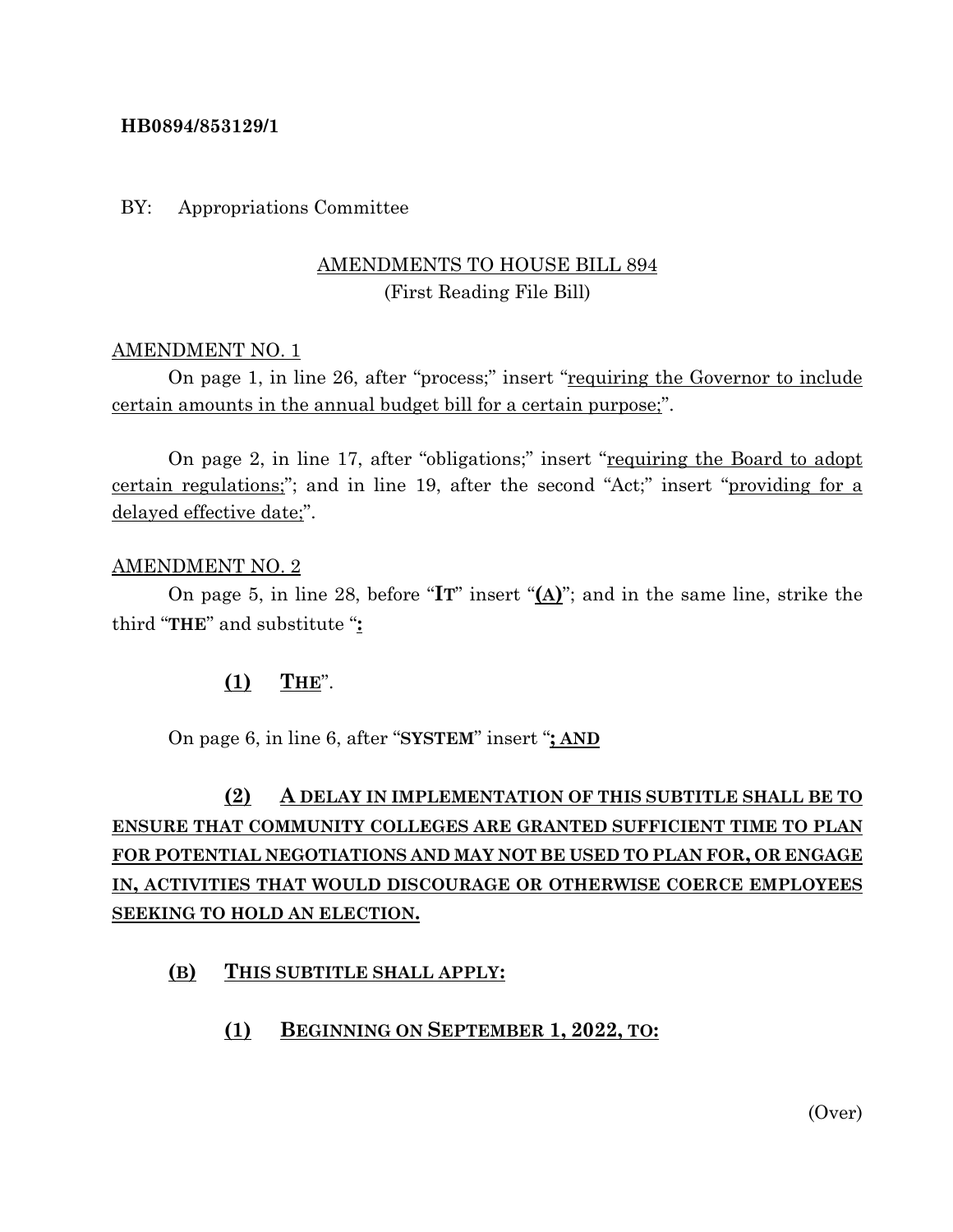**HB0894/853129/1 Appropriations Committee Amendments to HB 894 Page 2 of 5**

- **(I) ANNE ARUNDEL COMMUNITY COLLEGE;**
- **(II) COMMUNITY COLLEGE OF BALTIMORE COUNTY;**
- **(III) FREDERICK COMMUNITY COLLEGE;**
- **(IV) HARFORD COMMUNITY COLLEGE;**
- **(V) HOWARD COMMUNITY COLLEGE;**
- **(VI) MONTGOMERY COLLEGE;**
- **(VII) PRINCE GEORGE'S COMMUNITY COLLEGE; AND**
- **(VIII) COLLEGE OF SOUTHERN MARYLAND;**
- **(2) BEGINNING ON SEPTEMBER 1, 2023, TO:**
	- **(I) ALLEGANY COLLEGE OF MARYLAND;**
	- **(II) CARROLL COMMUNITY COLLEGE;**
	- **(III) CECIL COLLEGE;**
	- **(IV) CHESAPEAKE COLLEGE;**
	- **(V) GARRETT COLLEGE;**
	- **(VI) HAGERSTOWN COMMUNITY COLLEGE; AND**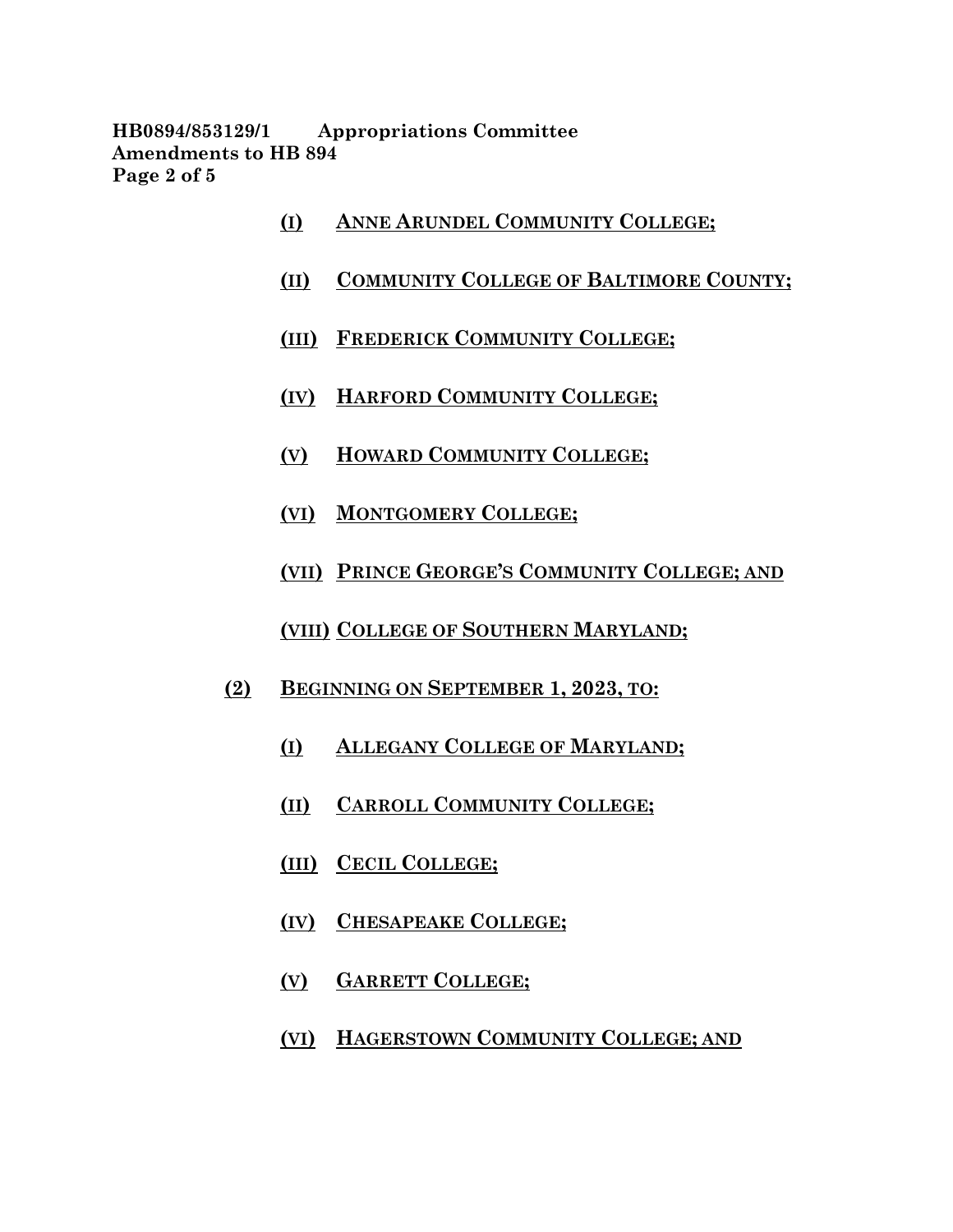#### **HB0894/853129/1 Appropriations Committee Amendments to HB 894 Page 3 of 5**

#### **(VII) WOR–WIC COMMUNITY COLLEGE; AND**

# **(3) BEGINNING OCTOBER 1, 2024, BALTIMORE CITY COMMUNITY COLLEGE**";

in line 26, strike "**SIX**" and substitute "**FOUR**"; and in line 29, after "**FACULTY;**" insert "**AND**".

On pages 6 and 7, strike beginning with "**ONE**" in line 30 on page 6 down through "**(4)**" in line 1 on page 7.

On page 7, strike beginning with "**; AND**" in line 2 down through "**OFFICERS**" in line 3; and in line 6, strike "**OCTOBER 1, 2021**" and substitute "**SEPTEMBER 1, 2022**".

On page 9, in line 21, strike "**OCTOBER 1, 2021**" and substitute "**SEPTEMBER 1, 2022**".

On page 11, in line 29, strike "**1 DAY**" and substitute "**2 DAYS**".

On page 12, in line 25, strike "**OCTOBER 1, 2021**" and substitute "**SEPTEMBER 1, 2022**".

On page 15, in line 26, strike "**OCTOBER 1, 2021**" and substitute "**SEPTEMBER 1, 2022**".

On page 23, in lines 22, 24, and 32, in each instance, strike "October 1, 2021" and substitute "September 1, 2022".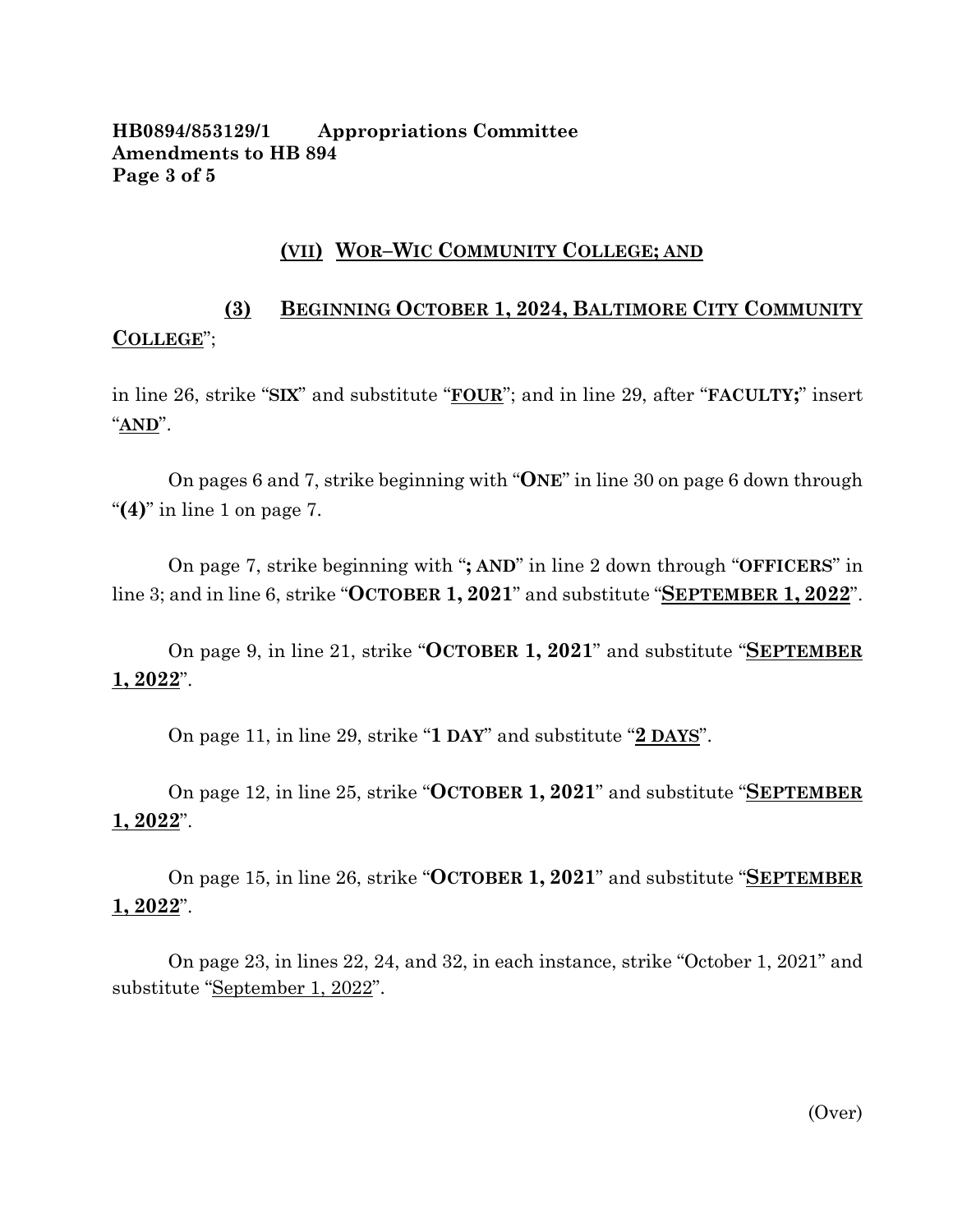#### **HB0894/853129/1 Appropriations Committee Amendments to HB 894 Page 4 of 5**

On page 24, in lines 11 and 16, in each instance, strike "October 1, 2021" and substitute "September 1, 2022"; in line 8, strike "for fiscal year 2022,"; in the same line, after "employer" insert "under § 16–702(b)(1) of the Education Article, as enacted by Section 2 of this Act,"; in the same line, strike "choose" and substitute "not be required"; in line 9, after "unit" insert "<u>until July 1, 2023</u>"; in line 12, strike "(b)" and substitute "(c)"; and strike beginning with "Beginning" in line 12 down through "Act" in line 14 and substitute "Notwithstanding § 16–709 of the Education Article, as enacted by Section 2 of this Act, a public employer under  $\S 16-702(b)(2)$  of the Education Article, as enacted by Section 2 of this Act, may not be required to bargain with the exclusive representative over wages of employees in a bargaining unit until July 1, 2024".

#### AMENDMENT NO. 3

On page 16, in line 28, after "**(1)**" insert "**(I)**"; and in the same line, strike "**A**" and substitute "**EXCEPT AS PROVIDED IN PARAGRAPH (2) OF THIS SUBSECTION, A**".

On page 17, in line 1, strike "**(2)**" and substitute "**(II)**"; and after line 5, insert:

"**(2) FOR BALTIMORE CITY COMMUNITY COLLEGE, IN THE ANNUAL BUDGET BILL SUBMITTED TO THE GENERAL ASSEMBLY, THE GOVERNOR SHALL INCLUDE ANY AMOUNTS IN THE BUDGET OF BALTIMORE CITY COMMUNITY COLLEGE REQUIRED TO ACCOMMODATE ANY ADDITIONAL COST RESULTING FROM THE NEGOTIATIONS, INCLUDING THE ACTUARIAL IMPACT OF ANY LEGISLATIVE CHANGES TO ANY OF THE STATE PENSION OR RETIREMENT SYSTEMS THAT ARE REQUIRED, AS A RESULT OF THE NEGOTIATIONS, FOR THE FISCAL YEAR BEGINNING THE IMMEDIATELY FOLLOWING JULY 1 IF THE LEGISLATIVE CHANGES HAVE BEEN NEGOTIATED TO BECOME EFFECTIVE IN THAT FISCAL YEAR.**".

#### AMENDMENT NO. 4

On page 5, in line 5, after "**FOR**" insert "**THE PURPOSES OF COLLECTIVE BARGAINING WITH**".